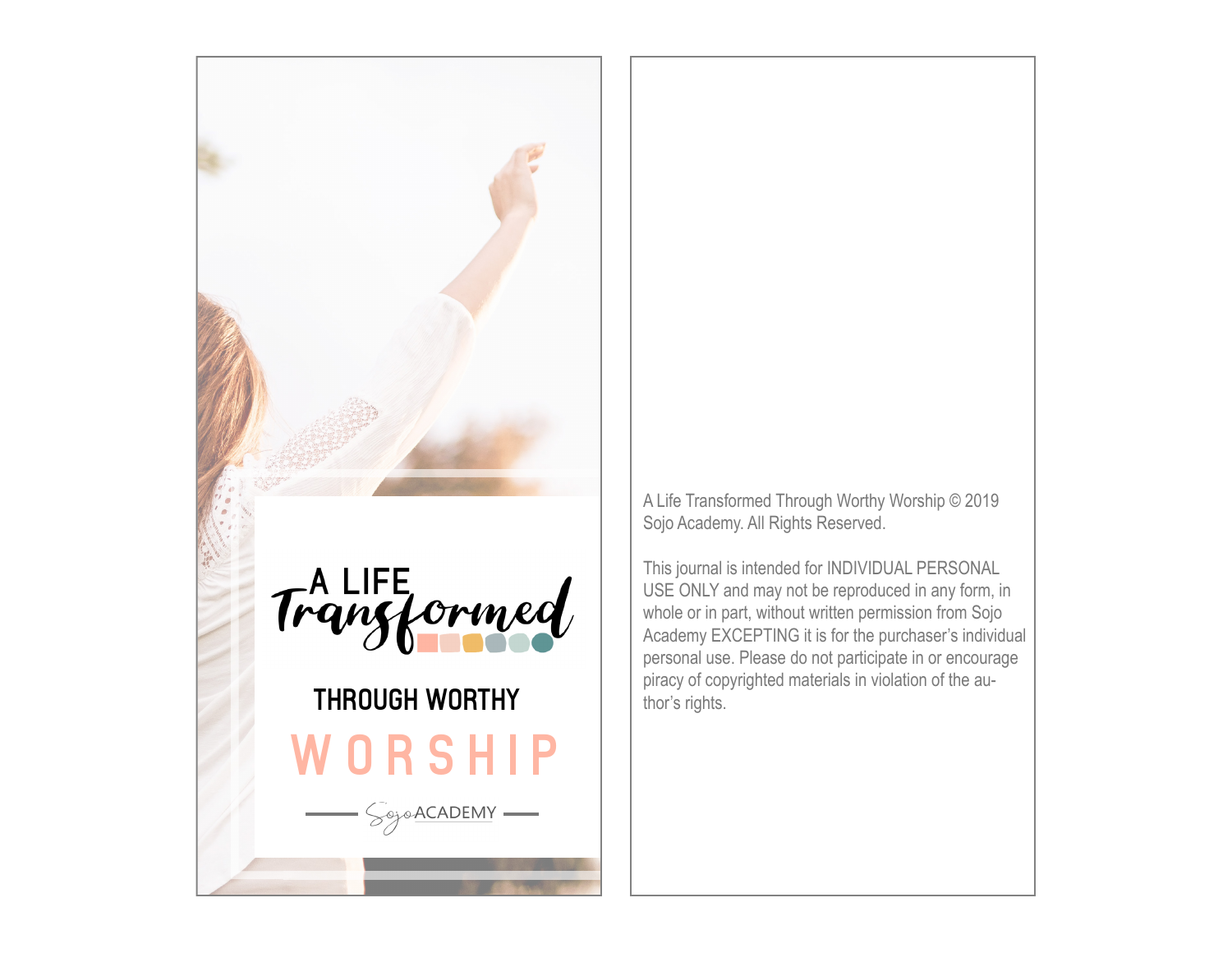#### Introduction

Worship. It's more than singing. It's more than a corporate gathering. It's more than prayer or Bible study or any other spiritual discipline. It's how your heart and mind and body and soul respond to your God.

And it's what you were created to do.

*Put simply, worship can be defined as your right response to all that God is with all that you are.* 

When you start to grasp the full scope of this discipline and realize it's more than just your Sunday morning experience, you gain a better understanding of how very important it actually is.

God created you… for His glory. And as we give Him the praise He is due in ALL aspects of our life, we are actually more satisfied! How cool is that?!

"It would be very difficult to draw a line between holy wonder and real worship; for when the soul is overwhelmed with the majesty of God's glory, though it may not express itself in song, or even utter its voice with bowed head and humble prayer, yet it silently adores." Charles Spurgeon

As we take a look at worthy worship, remember to start each lesson with prayer. Ask God to show you things in his Word in new ways and trust that He will draw you closer to Him through your study.

Week One

**What** is Worship? And **Who** do we Worship?

# $\mathcal{D}$ ay 1:

 $\mathcal{L}^{\text{max}}$ 

a s

 $\sim$ 

*What is Worship?* As I mentioned above, we often think of "worship" as singing songs of praise or gathering in a corporate setting and although that *IS* indeed a form of worship, it doesn't come close to the full meaning of the word.

Read Matthew 15:8-9, John 4:23-25 and then Romans 12:1. Write down your reflections on each verse (the main point of the scripture).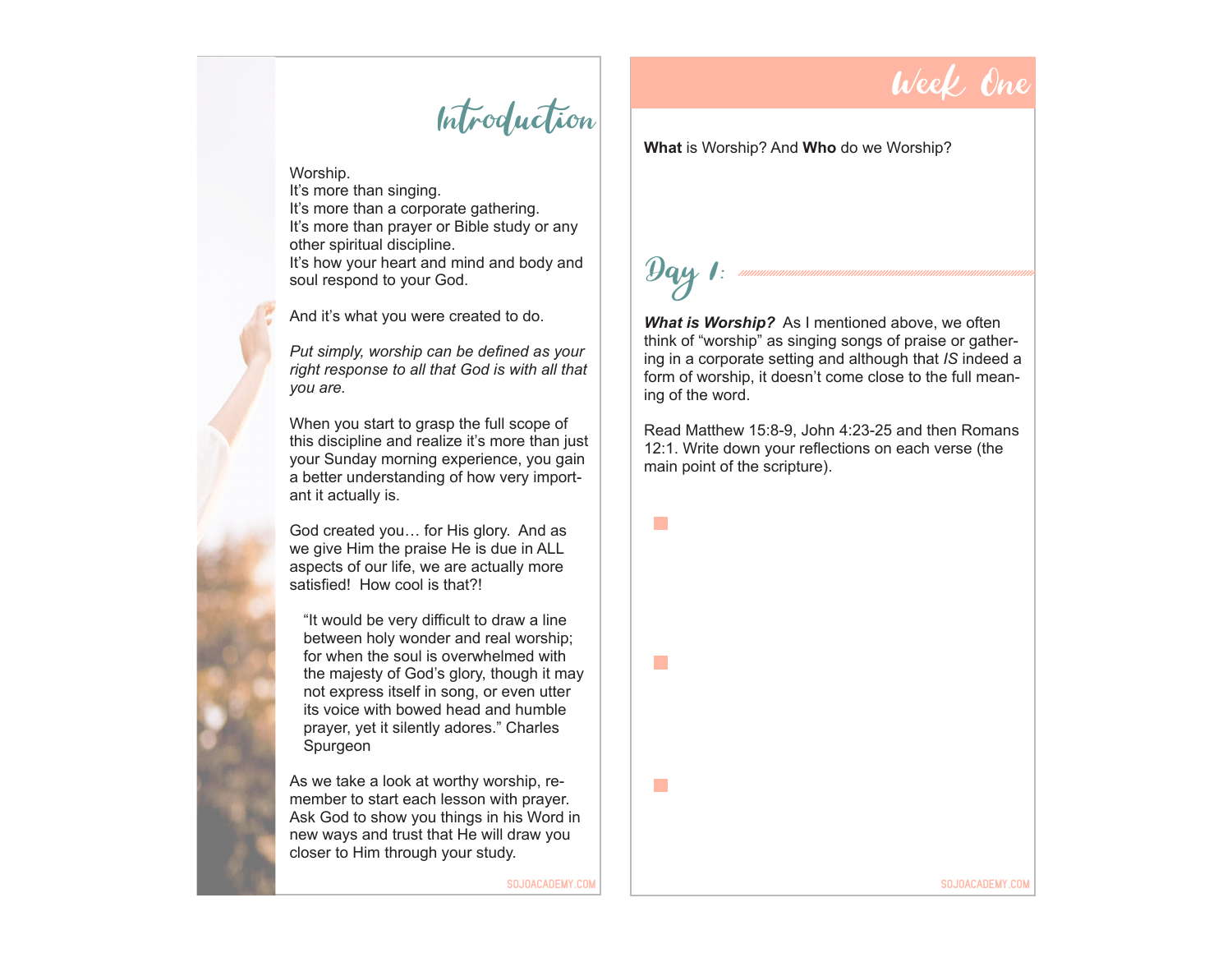

What do these verses teach us about the outer practice of worship vs inner, authentic, true worship?

 $9qy$  2:

Look up the definition of the word "worship" or do a word study on it. Write down at least two or three definitions or observations you make from this exercise.

How does this change or affirm your current thoughts on worship?

Read Hebrews 13:15-16 and compare and contrast the writer's definition of worship with the dictionary's.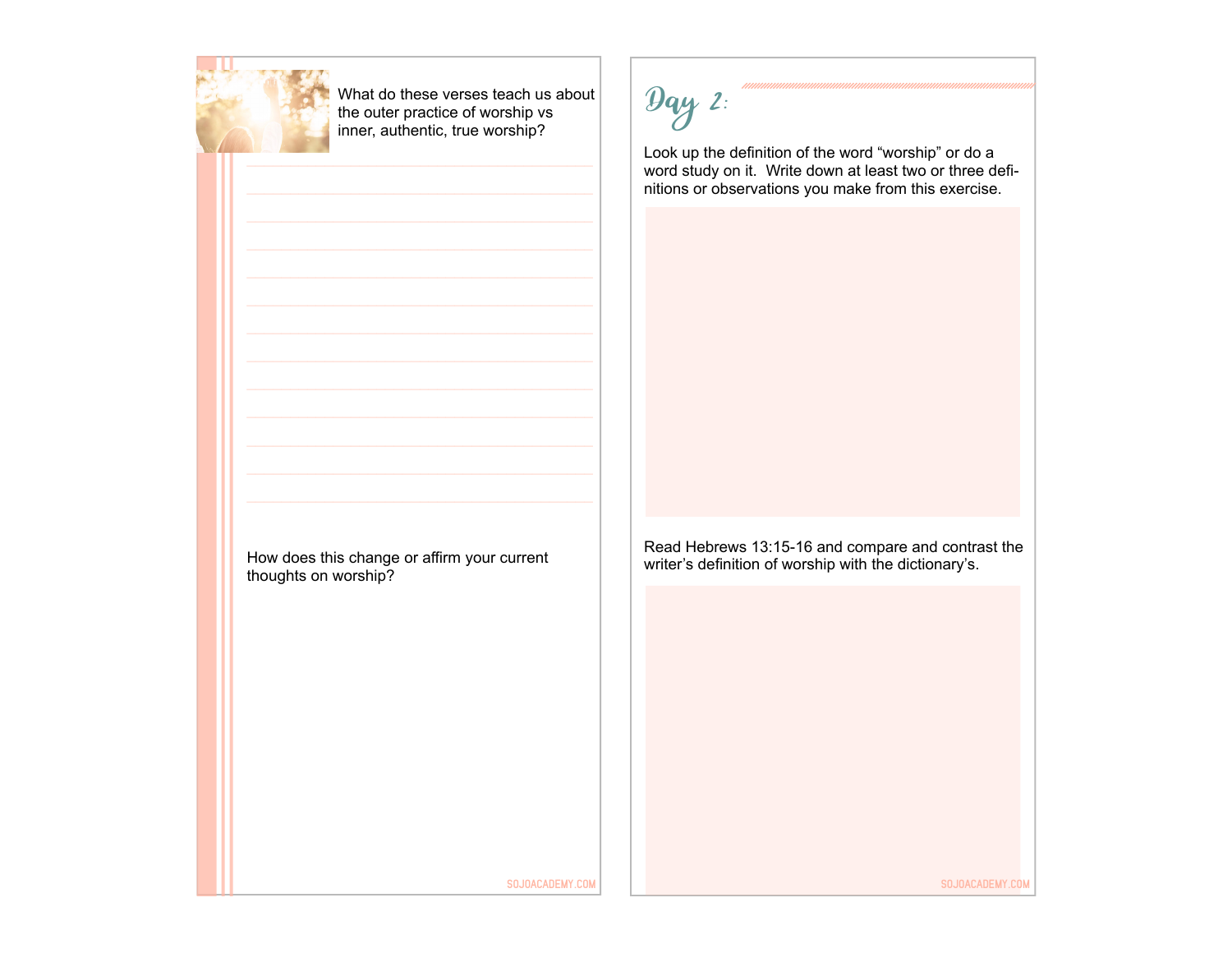# $9q<sub>y</sub>$  3:

*Who do we worship?* I don't think it's possible to truly grasp the full nature of worship until we catch a glimpse of the One we are worshiping.

Don't be fooled, we are all worshiping something. What do you spend most of your time focused on? What holds value in your life? What do you talk about most with others? What brings you the most joy? What are you excited to share with people you meet?

That is what you worship.

Read each of the following verses and write out the attribute of God represented there. Add a few more of your own.

| Psalm 102:12<br>1 Kings 8:27<br>Acts 7:49-50<br>1 Samuel 16:7<br>Nahum 1:7<br>Romans 3:26<br>Hebrews 12:6<br>1 Peter 1:14-29<br>Romans 11:33<br>Ephesians 1:11<br>2 Thessalonians<br>3:3 |  |
|------------------------------------------------------------------------------------------------------------------------------------------------------------------------------------------|--|
|                                                                                                                                                                                          |  |
|                                                                                                                                                                                          |  |
|                                                                                                                                                                                          |  |
|                                                                                                                                                                                          |  |
|                                                                                                                                                                                          |  |
|                                                                                                                                                                                          |  |
|                                                                                                                                                                                          |  |
|                                                                                                                                                                                          |  |
|                                                                                                                                                                                          |  |
|                                                                                                                                                                                          |  |
|                                                                                                                                                                                          |  |
|                                                                                                                                                                                          |  |
|                                                                                                                                                                                          |  |
|                                                                                                                                                                                          |  |
| What does this list produce in you?                                                                                                                                                      |  |
|                                                                                                                                                                                          |  |
|                                                                                                                                                                                          |  |
|                                                                                                                                                                                          |  |
|                                                                                                                                                                                          |  |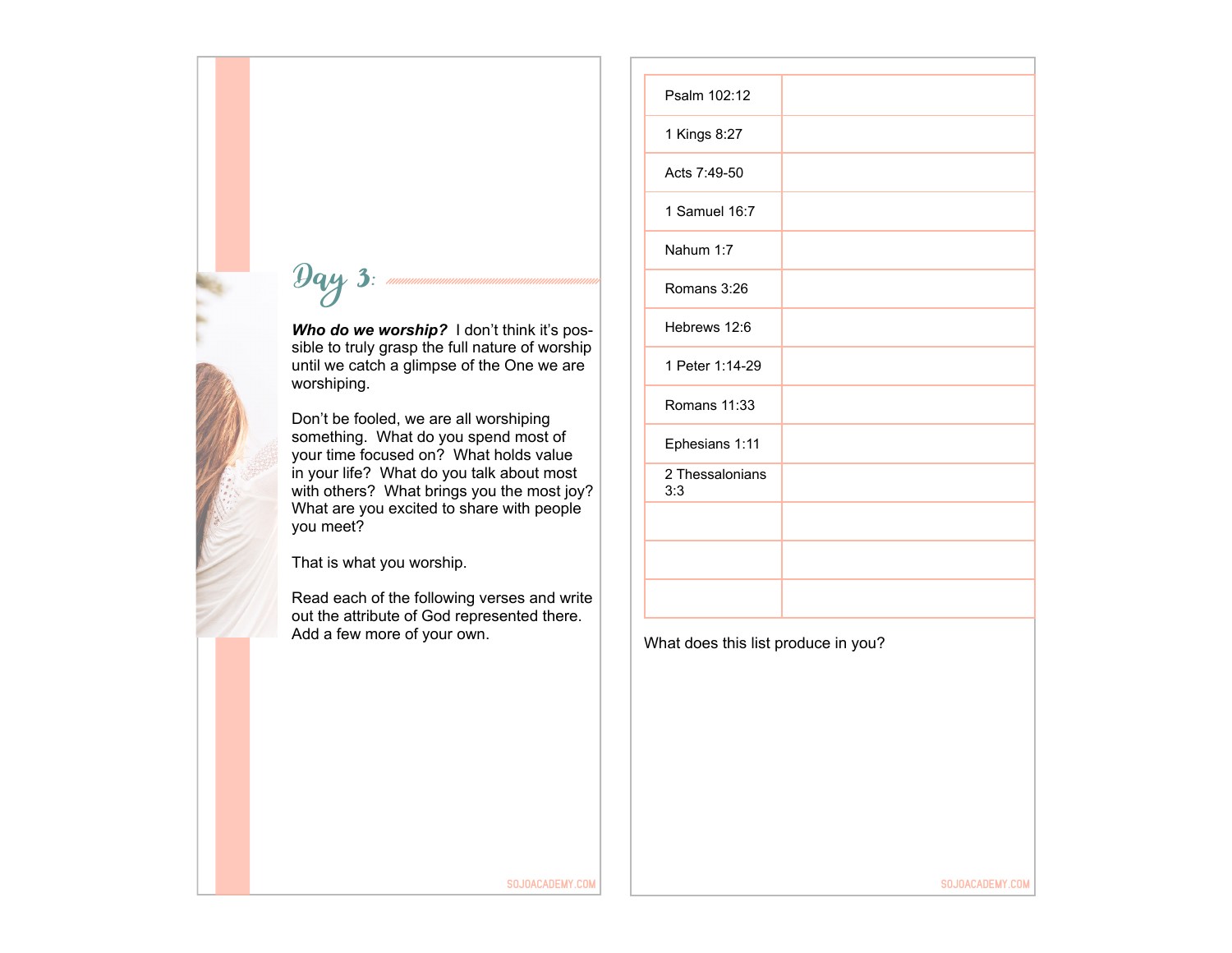

### Day 4:

Read Revelation 5.

Reflect on the praise written in this chapter and let the reality of the worthiness of Christ fill you with a desire to worship Him.

Yesterday, we looked at some of His attributes, but we must also truly realize that the triune God deserves all the glory before we can live in a way that glorifies Him completely.

We must know Him more each day, and allow ourselves to be in awe of His majesty.

### Day 5:

Open the Book of Psalms and write out one of the Psalms of Praise. Read a commentary to understand the context of the Psalm and then journal about what that particular chapter means to you.

SOJOACADEMY.COM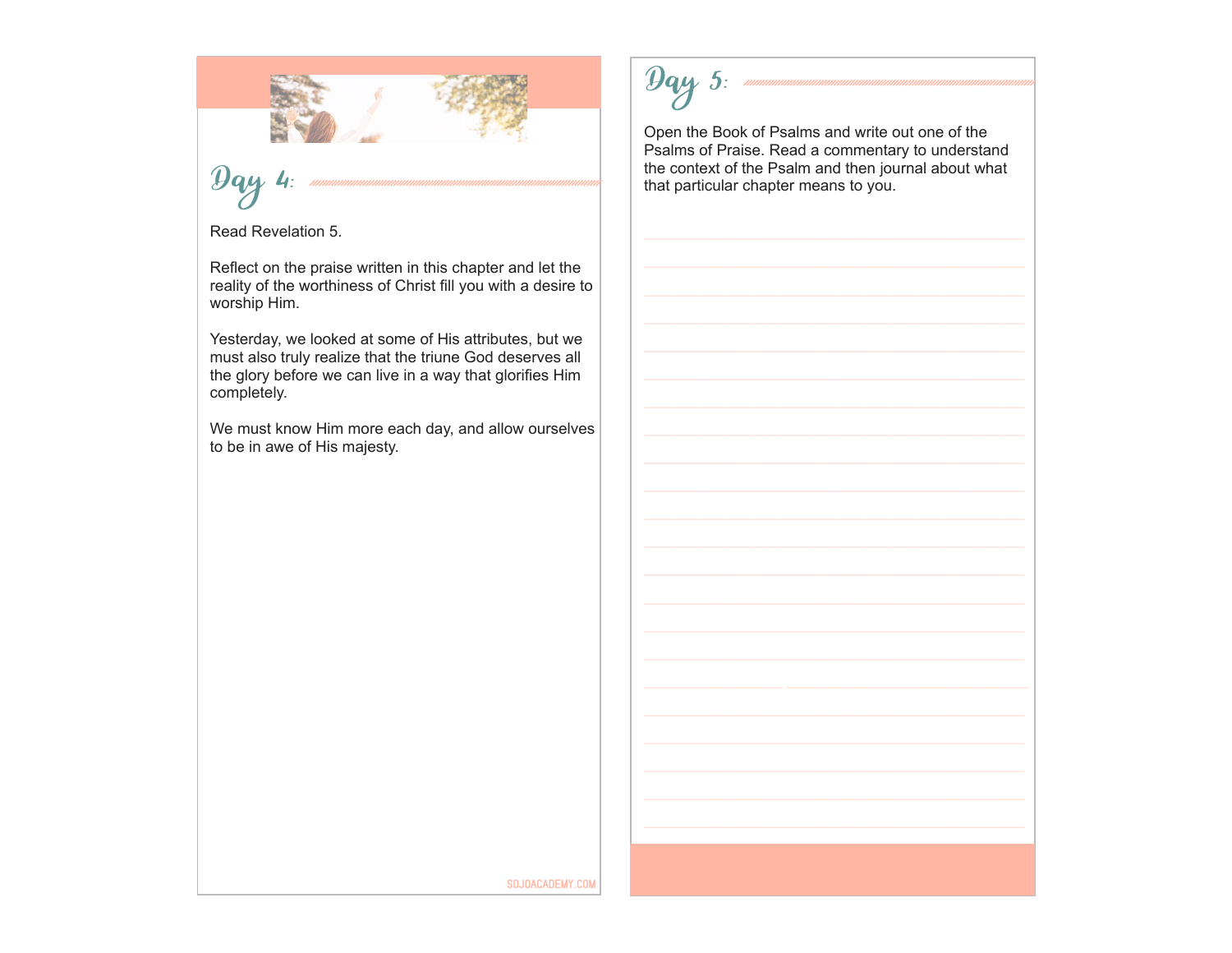#### Week Two

#### **Why** is He worthy of our Worship?

We know that God deserves our worship, but sometimes it's easy to lose sight of WHY He deserves it. Don't get me wrong, when we stop and think about it, most of us can get ourselves back to the place where the "why" becomes obvious. However, as we deal with the ups and downs of everyday life, we can forget. As we become lost in the quagmire of illness, chronic pain, lost loved ones and the tragedies of a dying world, it's often difficult to look up from it all and recognize the "why".

For this reason, our most patient God instructs us to remember. We need to remember that Christ was born, lived a perfect life, died the death we deserved and was then raised so that we can attain HIS righteousness if we trust in Him as our savior. That's the gospel and something we must truly KNOW in our hearts as well as our heads. That is our *WHY*… and it is enough.

#### $|y_{q}y|$

Read Exodus 34:6, Acts 2:25, 1 John 2:25 and 1 Peter 1:10.

Write down the promises in these verses and word them as praise.

## $\mathcal{D}$ ay 2:

Read Lamentations 3:22-24. Write down several instances where you have seen God's faithfulness in your life.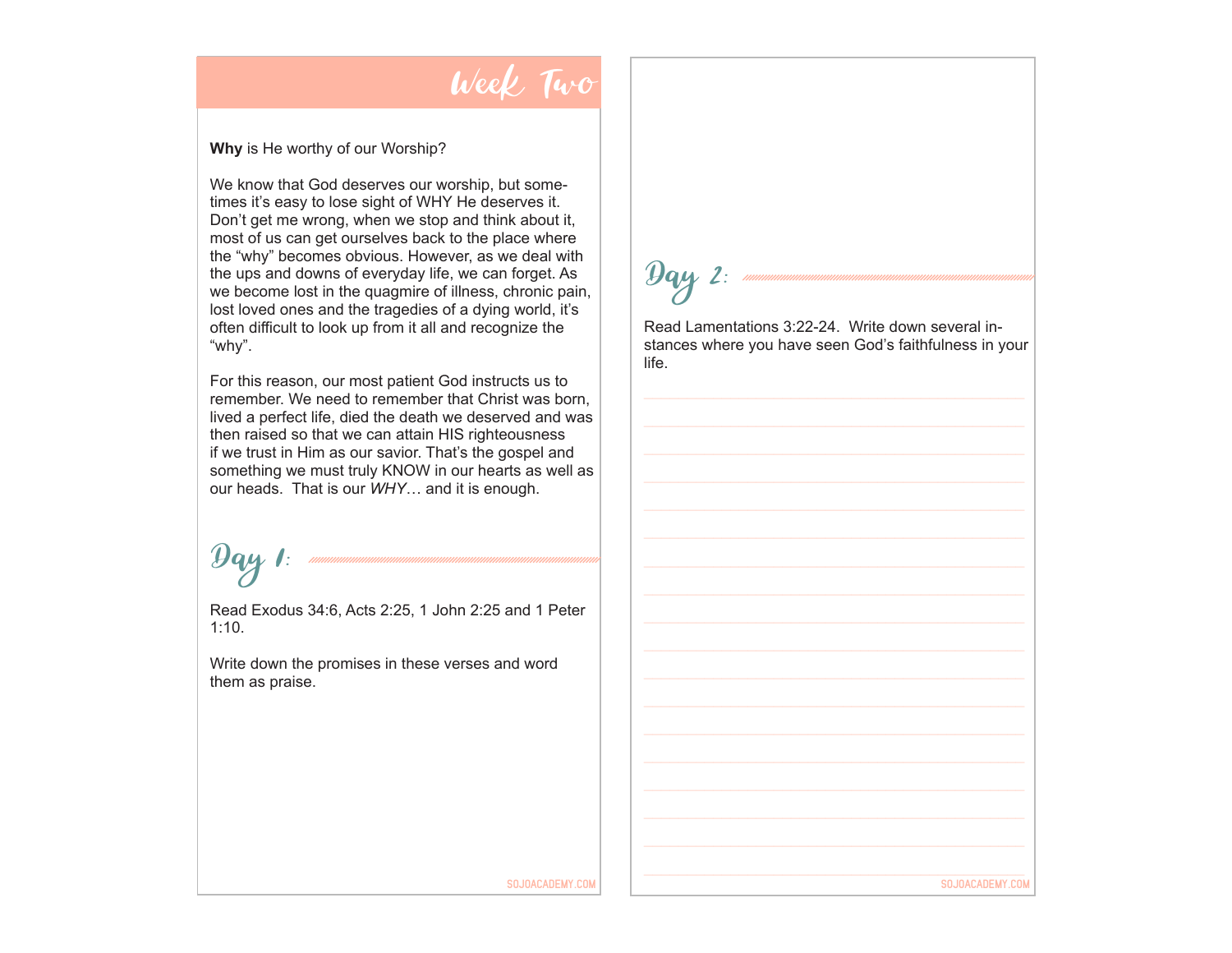

Read the previous verses in this chapter (Lamentation 3:1-21) and reflect on the state of the author at the time he penned these words. Repent of the times you forgot His faithfulness when you were in the middle of trials (because we all do this) and pray that you will remember going forward.

 $\mathcal{D}$ ay 3:

Read Psalm 145.

List out each reason in this chapter that the Israelites praised God, and think of how each one can apply to your life as well.

 $y_{q}$  4:

Read Romans 5:1-5.

Focus on the first couple of verses and write out the one true reason God deserves our worship, even if He did NONE of the other things we have looked at so far.

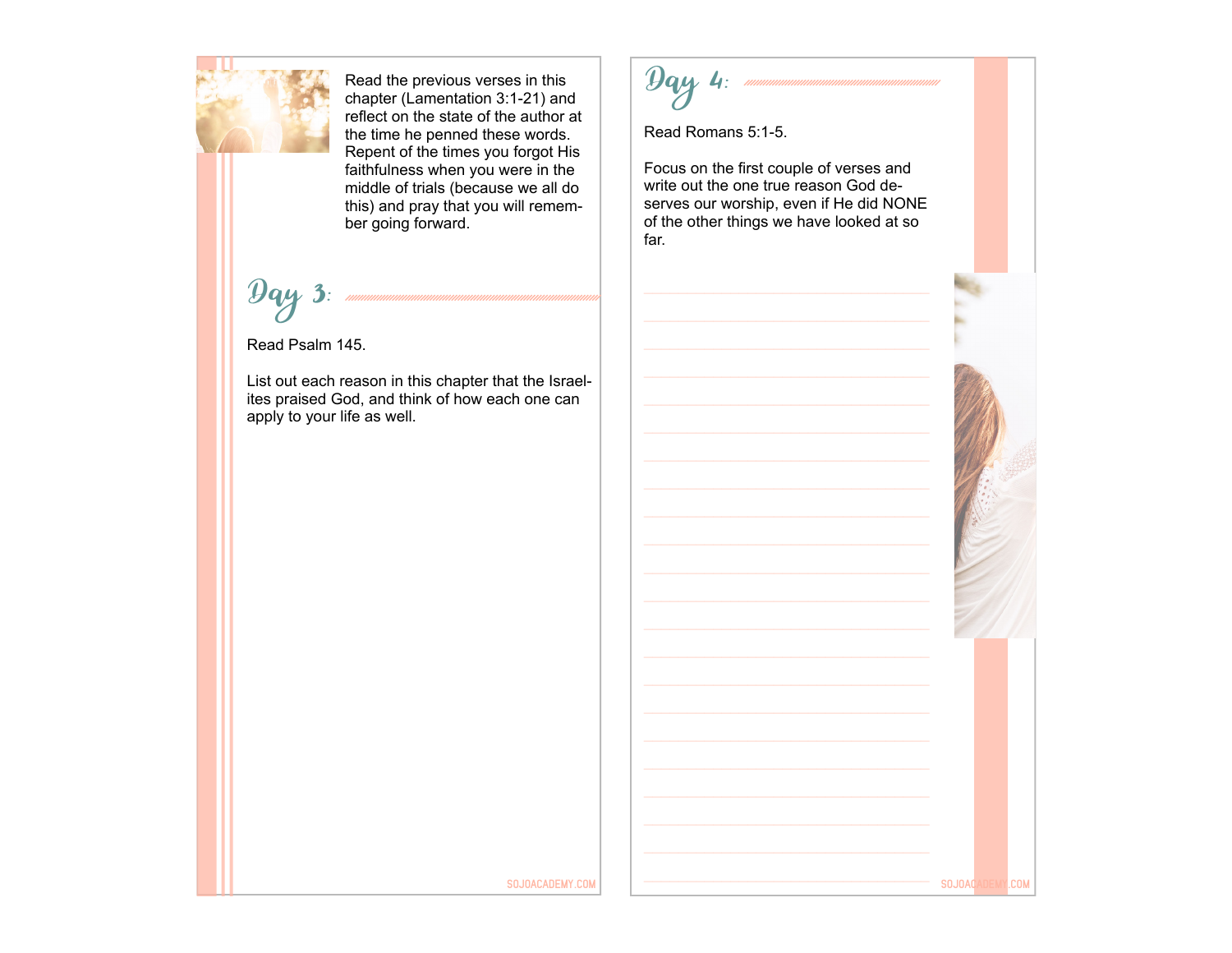

### Day 5:

Go back and reread Psalm 145.

Look at your list and put everything through the lens of the Gospel that you read in Romans 5. How does this change your praise?

The Psalms were originally written as songs. Take a stanza or two of Psalm 145 and **SING IT.**

Yes, you heard me. Sing it out loud.

Can't compose music? Totally fine. Can't carry a tune in a bucket? Totally fine. Allow your voice and your song… "good" or "bad"... to rise from your spirit and flow directly to the object of your praise!

SOJOACADEMY.COM

### Week Three

#### **When** and **where** do we worship?

These two questions are bundled together because they really have the same answer.

"Worship is not merely, or even mainly, what we do on Sunday morning. Worship is a 24/7 matter. We worship God when we give ourselves to him in service. We worship God when we show love to others, when we do our jobs faithfully and with integrity, when we play with our kids and nurture our families. God wants us always to be bringing glory to him by the way we live." Douglas J. Moo

# $\boldsymbol{\mathcal{Y}}$ ay

#### *When do we worship?*

Read the following verses and write out the circumstances under which each person is praising God. Add more instances of worship found in the Scripture at the bottom.

| 1 Samuel 12:20   |                 |
|------------------|-----------------|
| Acts 16:24-26    |                 |
| Genesis 22:12-14 |                 |
| Luke 22:41-43    |                 |
| Matthew 28:17-18 |                 |
|                  | SOJOACADEMY.COM |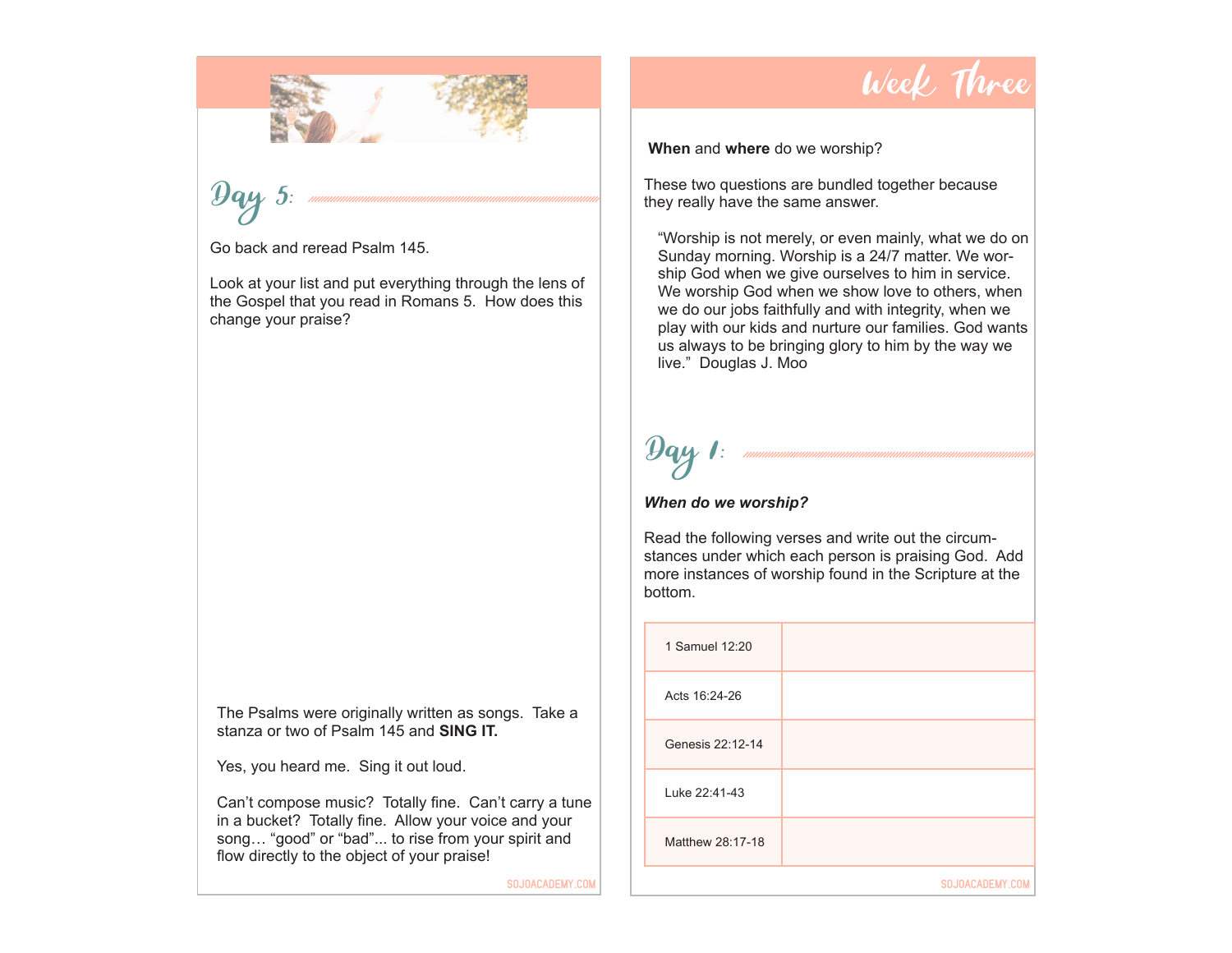| Luke 24:50-53              |  |
|----------------------------|--|
| 1 Samuel 1:19              |  |
| Habakkuk 3:17-18           |  |
| Psalm 71:8                 |  |
| 2 Corinthians<br>$1:3 - 4$ |  |
| Psalm 68:4-5               |  |
| <b>Isaiah 25:1-2</b>       |  |
|                            |  |
|                            |  |
|                            |  |

 $9qy$  2:  $m$ 

Honestly consider your first response when you see God do something amazing in your life? List 3 examples of God's grace in your life, and then write how you did or did not give HIm the praise He was due for it.

1. \_\_\_\_\_\_\_\_\_\_\_\_\_\_\_\_\_\_\_\_\_\_\_\_\_\_\_\_\_\_\_\_\_\_\_\_\_\_\_\_\_\_

What does this list strengthen you to do? How will it change your attitude when facing the good and the hard things in life?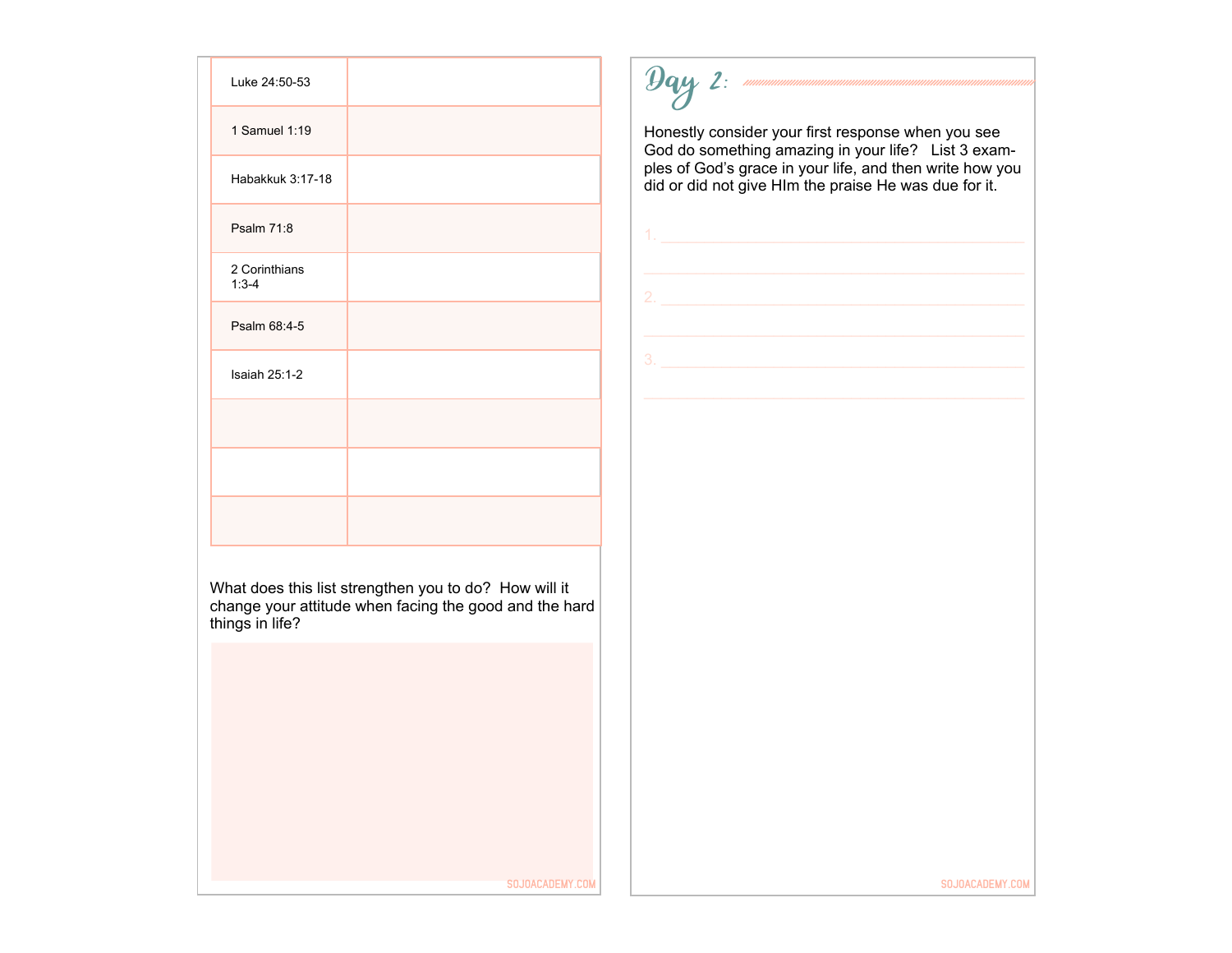

What is your first instinct when you face trials in your life? List 3 of these difficult times and what your response was to them. In particular, who did you turn to first?

1. \_\_\_\_\_\_\_\_\_\_\_\_\_\_\_\_\_\_\_\_\_\_\_\_\_\_\_\_\_\_\_\_\_\_\_\_\_\_



#### *Where do we worship?*

Read the account of the Samaritan woman at the well in John 4: 20-24.

What were this woman's confusion and question about where to worship?

How can a better understanding of worship, and the One who deserves our worship, affect our attitudes and responses to all of life's circumstances? What was Jesus' response to her?

SOJOACADEMY.COM SOJOACADEMY.COM SOJOACADEMY.COM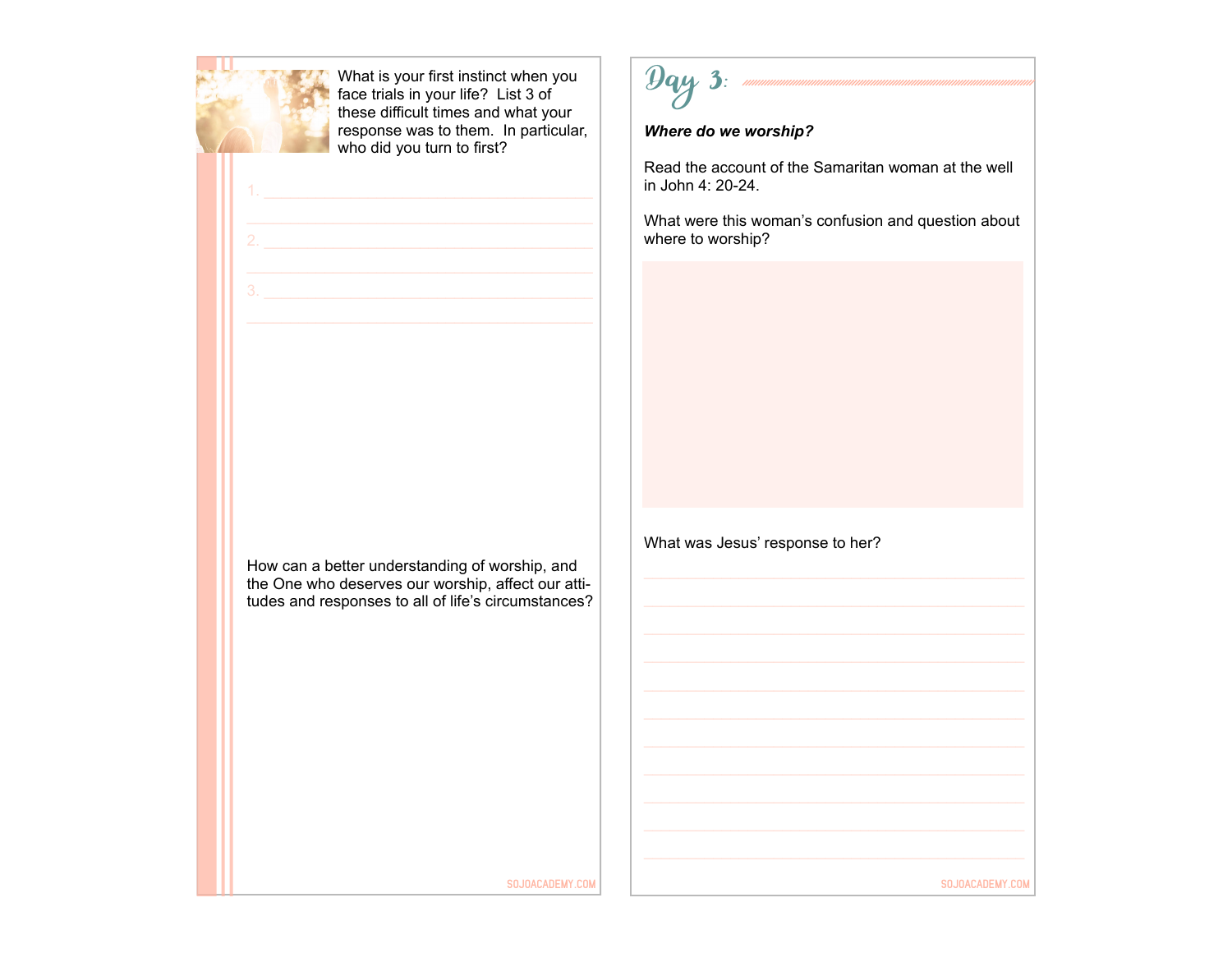How does this apply to our lives today?

How does this help us answer the question of "where do we worship"?

# $\mathcal{D}$ ay 4:

Read 1 Corinthians 3:16-17 and Ephesians 2: 19-22.

What do these verses tell us about the temple?

Now, let me be clear, God says plenty about the importance of the local church and we cannot neglect corporate worship (Hebrews 10:24-25 for example). The point of this exercise is to come to a better understanding that we must not leave our worship at the doors of the church on Sundays.

SOJOACADEMY.COM SOJOACADEMY.COM SOJOACADEMY.COM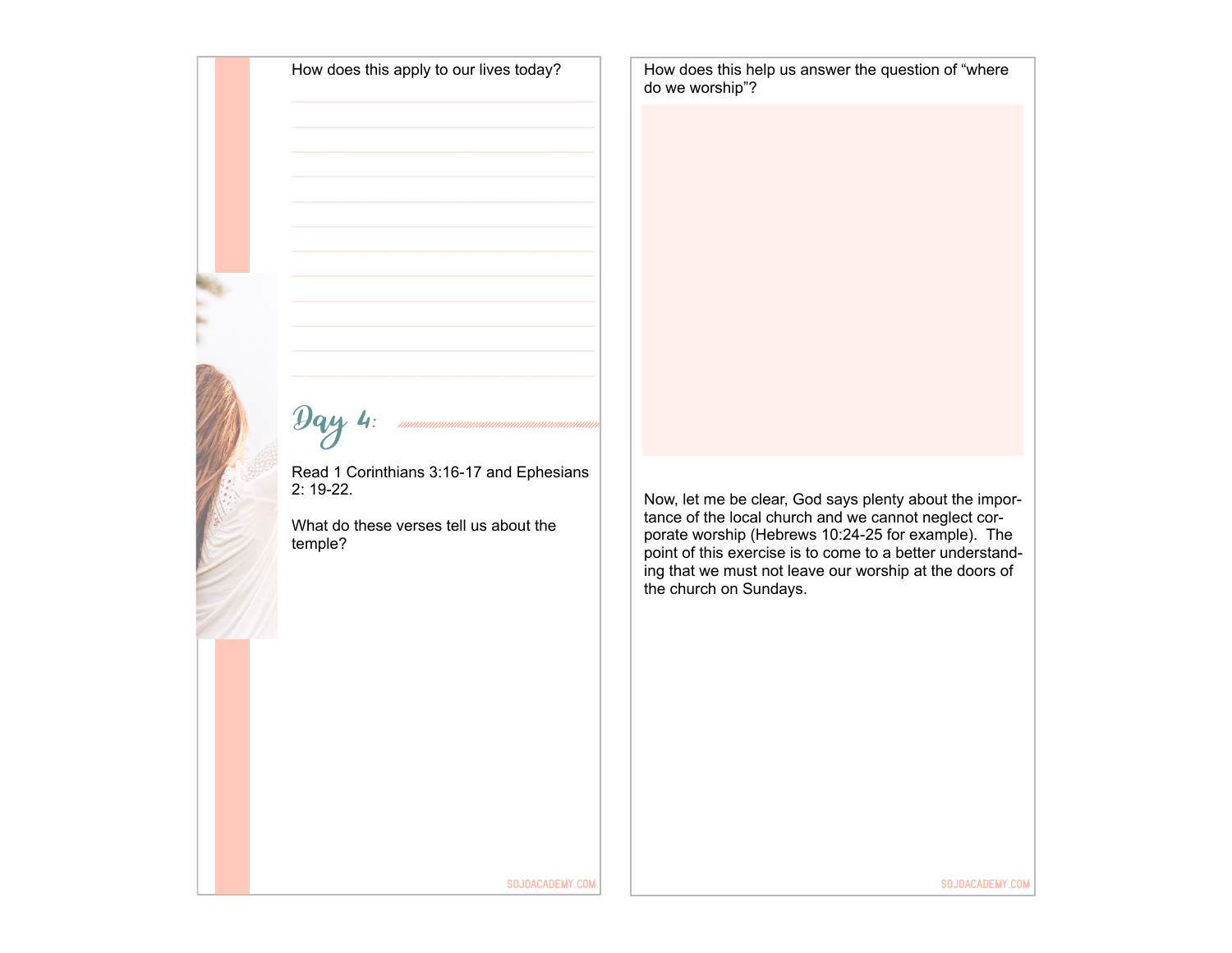

## $\mathcal{Y}_{q}$  5:

Draw a timeline of an average 24 hour day for you (feel free to do this for several days if you want and be creative with this). Evaluate when in your day you are focused on God and when you are not. Pray that God will remind you to keep an attitude of worship at all times, wherever you are.



**How** do we worship?

Remember that at the beginning of this study, we said that we exist to bring glory to God, as does everything else in this created universe. So, with this in mind, how do we do this on a very practical level.

Let's land this plane, get some boots on the ground and do this!

Day 1: Focus on God

Read Romans 11:36.

Write down this entire short verse below.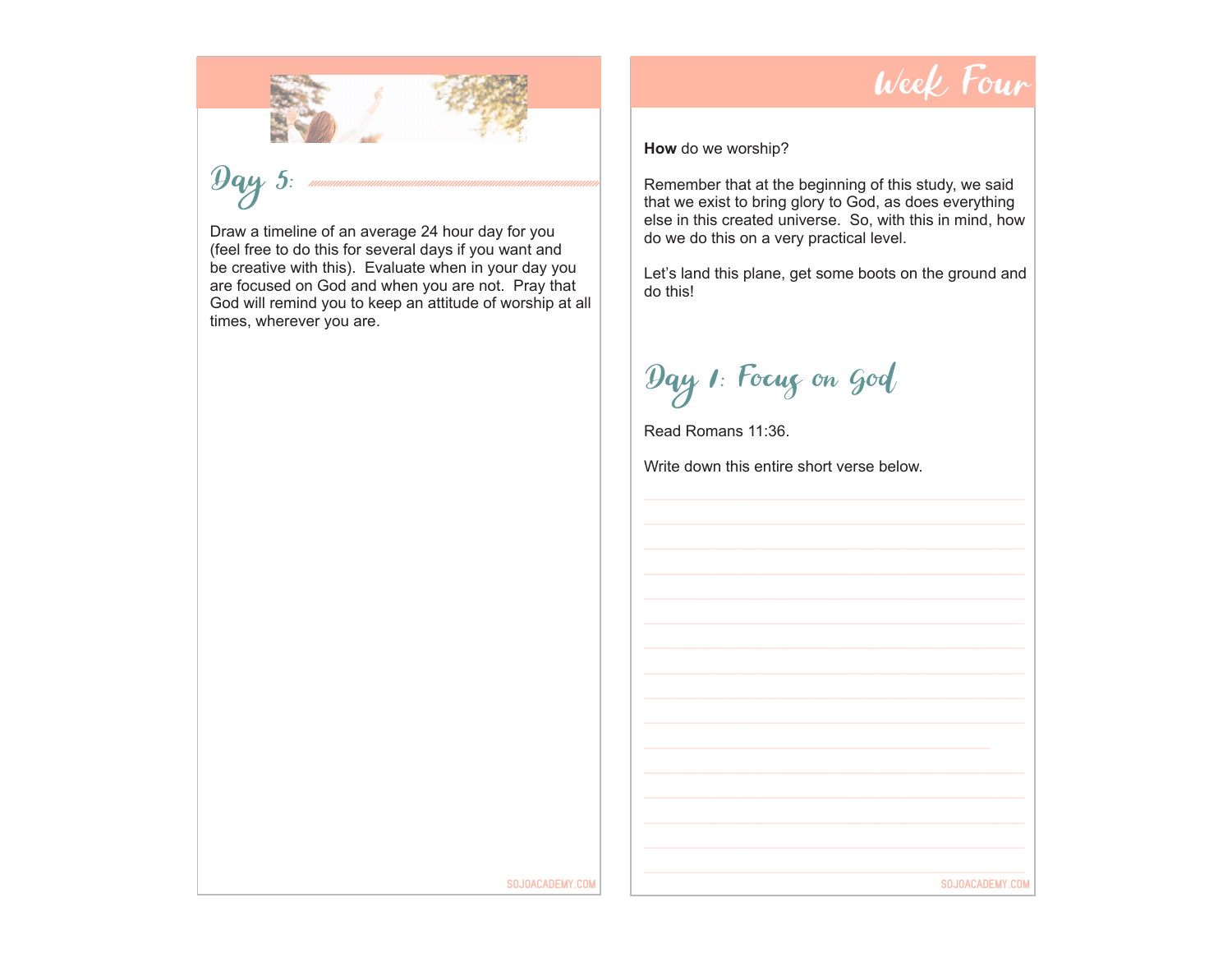

What are the implications of each portion of this verse in the world? And in your life?

Think of ways you can set your focus on God each day… from your rising in the morning to the setting of the sun.

Day 2: Serve Others

Read Hebrews 10:19-25.

Pay special attention to verses 24 and 25. What very practical steps does the writer of Hebrews instruct us to do?

How are you encouraging others in your influence today?

Write down some realistic goals for this below and work diligently toward them this week.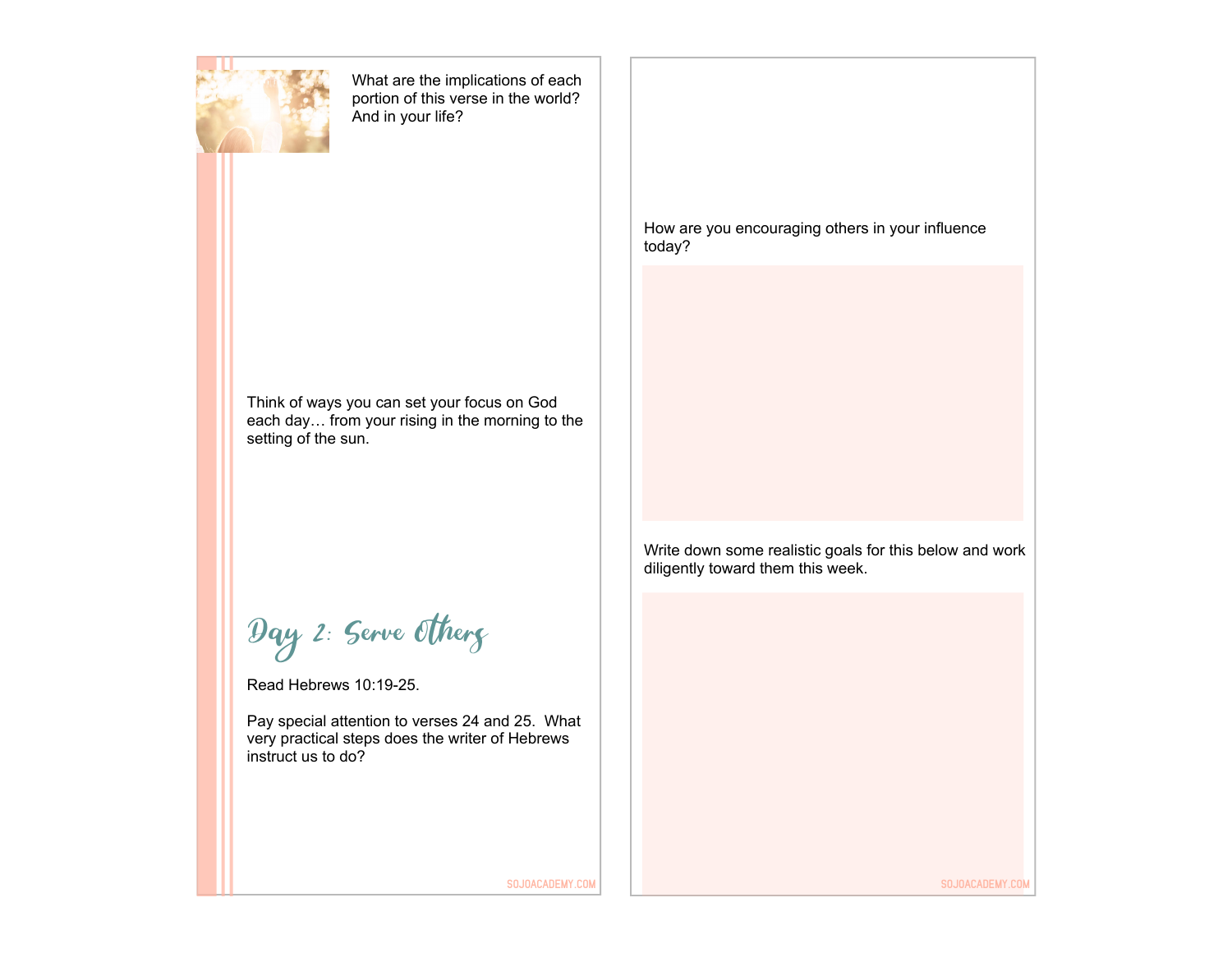Day 3: Worghip<br>Whole-heartedly

Read Deut. 6:4-5, Matthew 22: 25-40, and Malachi 1:6-14.

Write out your observations on these passages, including any comparisons between them.

SOJOACADEMY.COM



Are you giving God your very best? How are you loving the Lord with all of your heart?

How are some ways you can prepare for worship (alone or with others)?

SOJOACADEMY.COM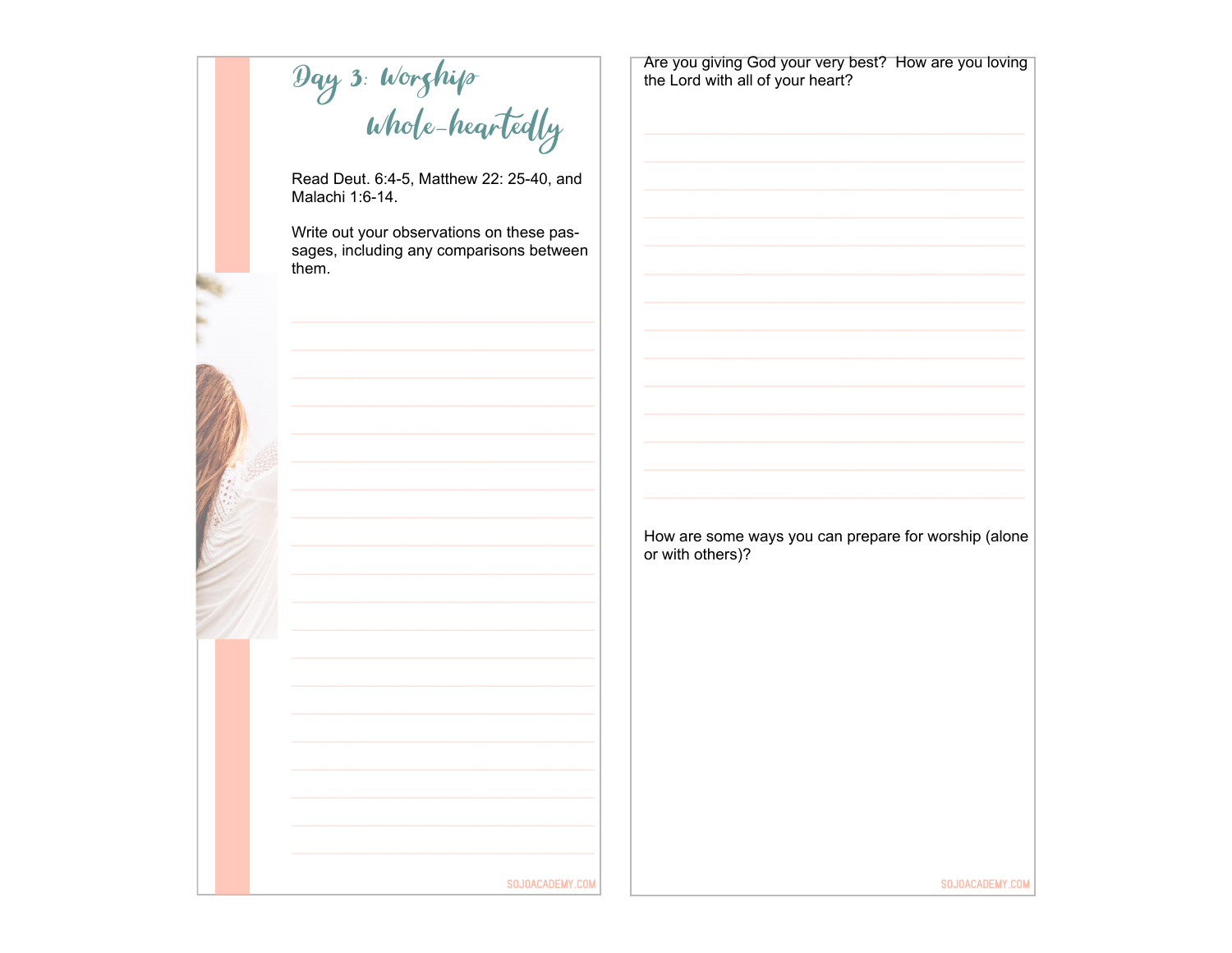Day 4: Enabled by Christ

Read 1 Timothy 1:12-17 and Colossians 3:14-17.

How do these passages reflect the transforming nature of the gospel?

How can this encourage you on your journey to Christlikeness through worship?

What steps will you take today to grow in this discipline in light of what Christ has done for you?

Day 5: Bible Journal

Yep, you heard me right. Today, we are going to actually do some Bible Journaling, even if you are uncomfortable even hearing the word.

- 1. Choose a passage of Scripture from the Worthy Worship study you just completed or the 21-day Reading Plan.
- 2. Choose a "canvas". This could be an actual Bible (although I never recommend covering pages of your only Bible), a journal, or the blank page provided in this workbook.
- 3. Meditate on the passage you have chosen and allow God to give you a visual representation of the Scripture.
- 4. Begin to doodle… then add color. Repeat the verses over and over as you create and/or pray over the truth of the words you are repeating.
- 5. That's it! NOTE: we are adding more and more creative Bible Journaling and Bible Study Techniques in Sojo Academy so feel free to branch out when you are ready!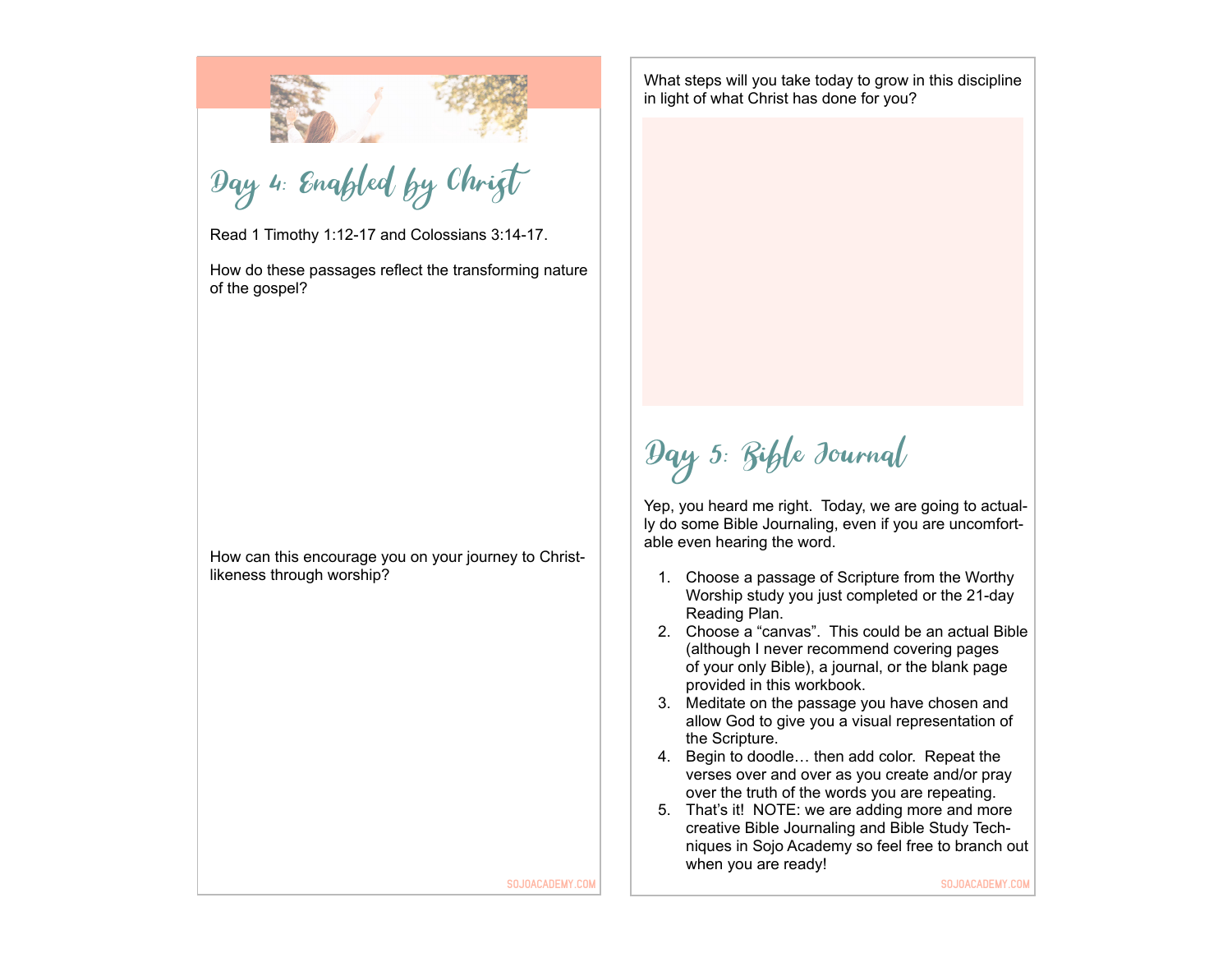#### In Summary

We come to God the Father through the Son, empowered by the Spirit, so others might see.

We worship as a result of who God is to give Him the glory He deserves. And in doing this, we point an onlooking world to the only One who can save.

John Piper puts it like this:

"The inner essence of worship is to know God truly and then respond from the heart to that knowledge by valuing God, treasuring God, prizing God, enjoying God, being satisfied with God above all earthly things. And then that deep, restful, joyful satisfaction in God overflows in demonstrable acts of praise from the lips and demonstrable acts of love in serving others for the sake of Christ."

Let's worship God with everything that we are today and every day.